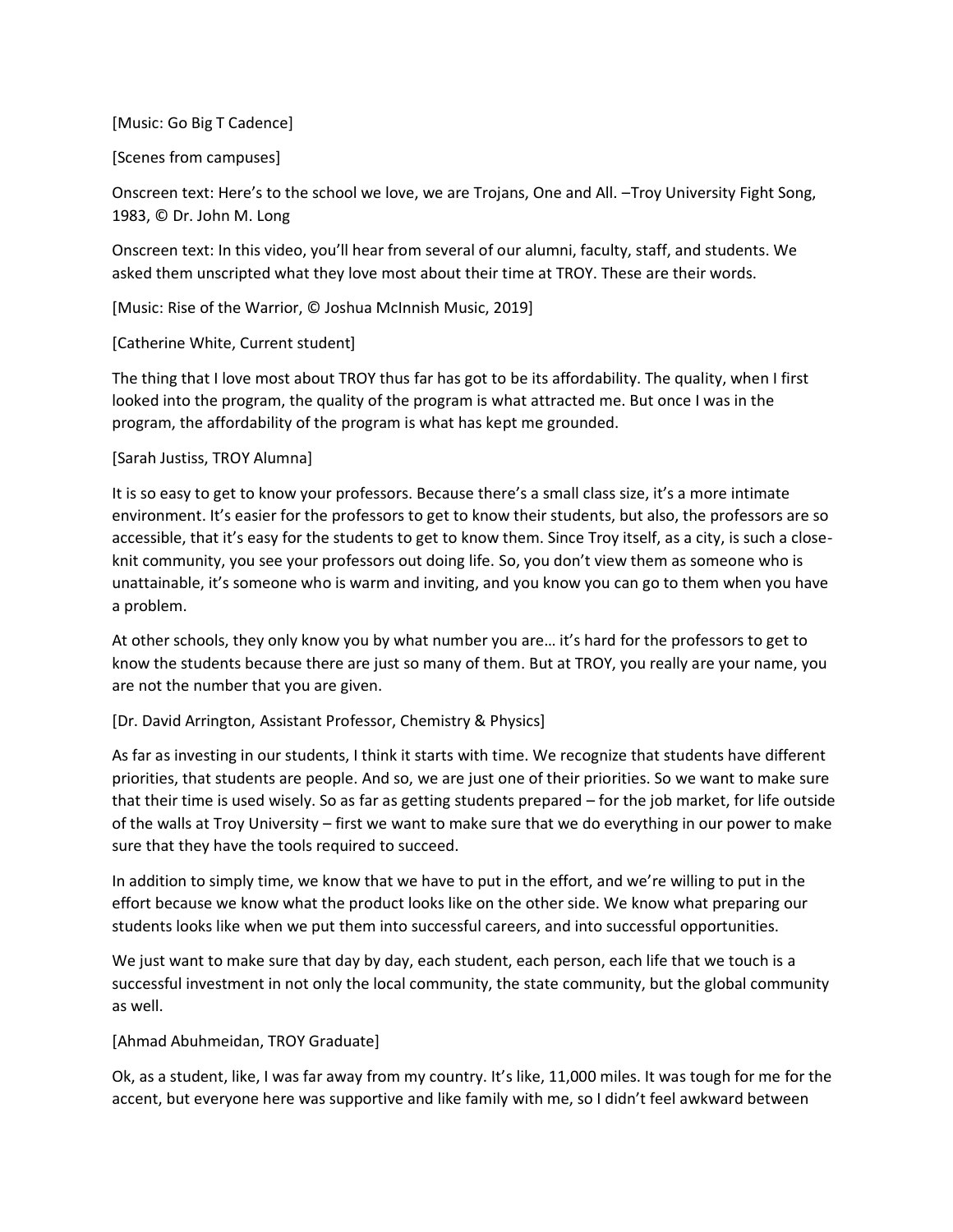them, like Americans or Internationals… everyone had my back and helped me go through the first days. Because it was tough for me.

Like, for any International student to come from a foreign country, it will be tough for them. But the people here, the community, the faculty here, everyone was supportive to me. They treat us like friends. You can all them whatever time during the day, during the weekends, and they will contact you and they will give you the feedback you need. I met people like, they will be part of my family even after my graduation. I feel like they are part of my family. Some of them, they met my family, they went back home to join them for a visit and they met my family even though I was not there.

So it was like, a really good experience for me. Like, they will be family for life-long, for me.

Onscreen text: Cheers to T-R-O-Y, We are with you all the way. - Troy University Fight Song, 1983, © Dr. John M. Long

[Music: T-R-O-J-A-N-S]

[Student life montage]

[Maria Frigge, Student Life]

[Music: Rise of the Warrior, © Joshua McInnish Music, 2019]

In Troy, we do have a lot of options for students to do on-campus and off-campus. We have organizations that will have events throughout the week, throughout the semester. And we also, our office will organize events throughout the semester, such as International Education Week, or we have a big festival where we have different events going on. For every football game, we have a specific tailgate for International Students. And then we also have national trips that we organize for any students on campus, not just International students.

We have trips throughout the semester that go to Montgomery. Troy doesn't have public transportation, but the university provides transportation, so any time… every 30 minutes, you can go to Walmart and shop. Every 30 minutes, you can get from your apartment off-campus to campus.

We suggest that they do live on-campus the first year because it's easier to acclimate to college life, to the community, and to Troy. But we also have off-campus options for students. There's more than 10 dorms a student can pick from on campus to live in. We have gender-specific dorms or co-ed dorms that you can pick from. There's no specific dorm that they need to live in. We have one dorm that is called Pace Hall, and that's the only dorm where students don't have to have a meal plan. They have their own kitchen so they can cook their own meals.

So, we've also started a new program called Spin, which has an app where you can rent a bike or a scooter, and that's available to all students.

## [Lauren Cole, Career Services]

In career services, we try to connect our students to paths to put them on success. So what we first do, is we do career exploration, and we do assessments with our students, where we figure out their values, their interests, their personalities, and their skills. Then, we connect them with knowledgeable faculty so they can start their coursework and then they can do internships and on-the-job training.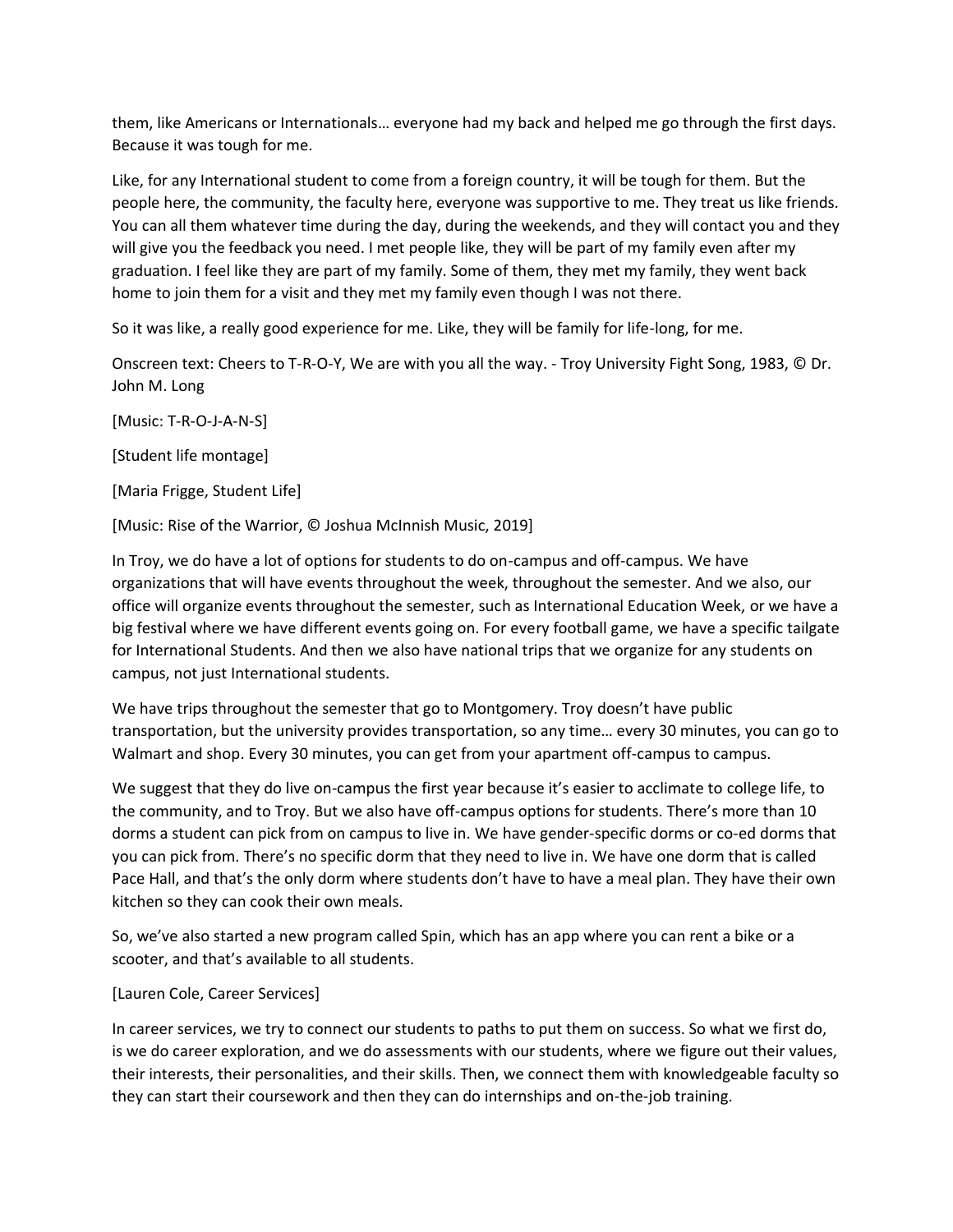Then as upperclassmen, we see a lot of students that are getting their resumes perfected, they're doing mock interviews with us where they're practicing their interview skills, and then we try to connect them with employers on campus. They may have the opportunity to do a career fair or on-campus interviewing.

Then, once we graduate, we really want those TROY Alumni to come back and hire students and Trojans for themselves at their own businesses. So we have Trojans hiring Trojans.

# [Leo Suero, Admissions]

The admission process is only the beginning of your journey at TROY. To start your application, create your MyTroyU profile at [enroll.troy.edu.](https://enroll.troy.edu) Follow the directions, providing as much accurate information as possible. This will help our team best serve you. At the end of this video, you will receive a promo code to waive the application fee. You will enter the promo code on the box labeled "promo code." After that, all you have to do is click "Submit." And, you have applied. So, now what?

The first step is to send your transcripts. Second, submit any additional documents requested by your Admission Counselor. These may include University forms, letters of recommendations, test scores… it just depends on your academic level and the program you choose.

If you're applying to the Troy main campus, you can go ahead and submit your housing application.

As an International Student, you will be required to submit a copy of your passport and a copy of your bank statement, providing proof of sufficient funds to study at Troy University.

After you submit your application, you will receive an email with further instructions.

[Lance Noe, ESL Director]

We are so glad that you have joined us today for our Virtual Open House. As you can see, TROY is not just a classroom, a location, a program, or a campus. It is a global network that is here to help you succeed. And here's to the school we love!

So, here's to the school we love.

Here's to the school we love.

The school WE love.

Me encanta TROY.

[Tune of Fight Song] Here's to the school we love…

We are with you all the way

So get out there, team, and fight, fight, fight…

So, here's to the school we love…. woo!

TROY is with you all the way.

[Credits]